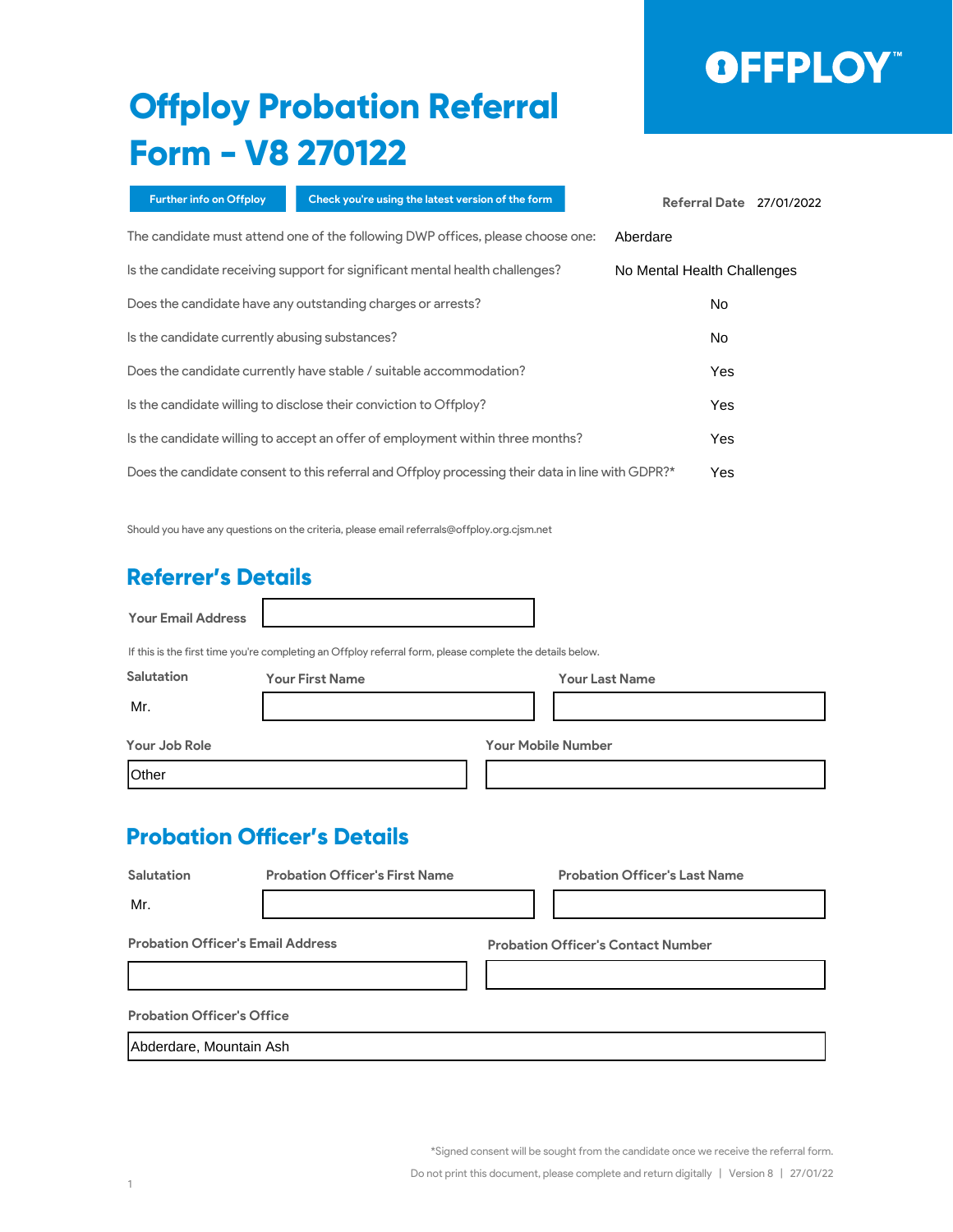### OFFPLOY"

#### **Candidate's Details**

| <b>Salutation</b>                | <b>First Name</b> | <b>Last Name</b>               |
|----------------------------------|-------------------|--------------------------------|
| Mr.                              |                   |                                |
| <b>National Insurance Number</b> |                   | <b>Candidate Date of Birth</b> |
|                                  |                   |                                |
| <b>Contact Number</b>            |                   | <b>Email Address</b>           |
|                                  |                   |                                |
| <b>Address Line 1</b>            |                   | <b>Address Line 2</b>          |
|                                  |                   |                                |
| Town / City                      | County            | <b>Post Code</b>               |
|                                  | Bedfordshire      |                                |

### **Conviction & Risk Information**

| <b>Supervision end date</b> |     | <b>Community Payback</b>                                                    |  |
|-----------------------------|-----|-----------------------------------------------------------------------------|--|
| <b>Risk of harm to self</b> | Low | <b>Community Payback Hours</b><br>this is 30% of total hours of requirement |  |
| Risk of harm to public      | Low |                                                                             |  |

**Please provide any employment-specific restrictions this candidate must comply with**

**Please provide advice to Offploy colleagues and businesses on any extra risk precautions that should be considered**

\*Signed consent will be sought from the candidate once we receive the referral form.